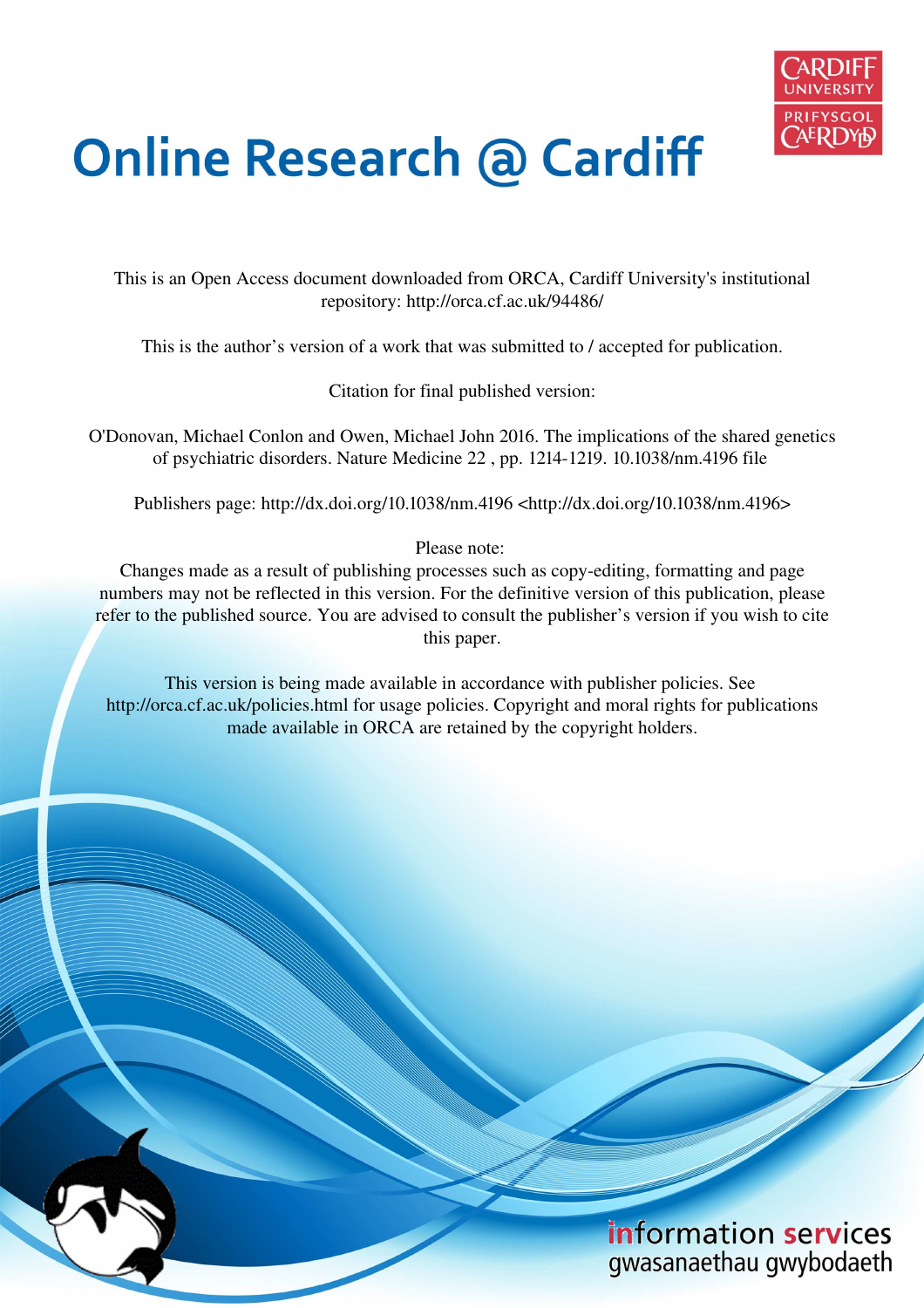| $\mathbf{1}$<br>$\overline{c}$<br>3<br>$\overline{4}$ | Michael C O'Donovan* and Michael J Owen                                                                |  |  |
|-------------------------------------------------------|--------------------------------------------------------------------------------------------------------|--|--|
| 5<br>6<br>7<br>8                                      | The implications of the shared genetics of psychiatric disorders                                       |  |  |
| 9                                                     |                                                                                                        |  |  |
| 10                                                    | MRC Centre for Neuropsychiatric Genetics and Genomics,                                                 |  |  |
| 11                                                    | Division of Psychiatry and Clinical Neurosciences                                                      |  |  |
| 12                                                    | Cardiff University School of Medicine                                                                  |  |  |
| 13                                                    | Cardiff, UK                                                                                            |  |  |
| 14                                                    | CF24 4HQ                                                                                               |  |  |
| 15                                                    | *corresponding author; email: odonovanmc@cardiff.ac.uk                                                 |  |  |
| 16<br>17<br>18<br>19                                  | Abstract                                                                                               |  |  |
| 20                                                    | Recent genomic studies have revealed the highly polygenic nature of psychiatric disorders              |  |  |
| 21                                                    | including schizophrenia, bipolar disorder, and major depressive disorder. Many of the                  |  |  |
| 22                                                    | individual genetic associations are shared across multiple disorders in a way that points to           |  |  |
| 23                                                    | extensive biological pleiotropy, and further challenges the biological validity of existing            |  |  |
| 24                                                    | diagnostic approaches. Here, we argue it is unlikely that risk alleles exist that are specific to      |  |  |
| 25                                                    | a single diagnostic category. We also highlight some of the important clinical repercussions           |  |  |
| 26                                                    | of pleiotropy.                                                                                         |  |  |
| 27                                                    |                                                                                                        |  |  |
| 28                                                    |                                                                                                        |  |  |
| 29                                                    |                                                                                                        |  |  |
| 30                                                    | <b>Introduction</b>                                                                                    |  |  |
| 31                                                    |                                                                                                        |  |  |
| 32                                                    | Psychiatric disorders represent 21st Century Medicine's greatest global challenge. They are            |  |  |
| 33                                                    | the major cause, worldwide, of non-fatal burden of disease <sup>1</sup> . They account for around 30%  |  |  |
| 34                                                    | of all years lived with disability, a contribution that is rising, especially in developing countries  |  |  |
| 35                                                    | as the burden moves from communicable to non-communicable diseases <sup>1</sup> . With a life time     |  |  |
| 36                                                    | prevalence greater than 10%, major depressive disorder accounts for a higher burden of                 |  |  |
| 37                                                    | disability than any other disorder, while schizophrenia, which contributes less to global              |  |  |
| 38                                                    | burden due to its lower prevalence (around 1%), is the most severely disabling of all medical          |  |  |
| 39                                                    | conditions <sup>2</sup> . It is stating the obvious that we need to develop and deliver more effective |  |  |
| 40                                                    | psychiatric prevention and treatment, but despite years of effort there have been few                  |  |  |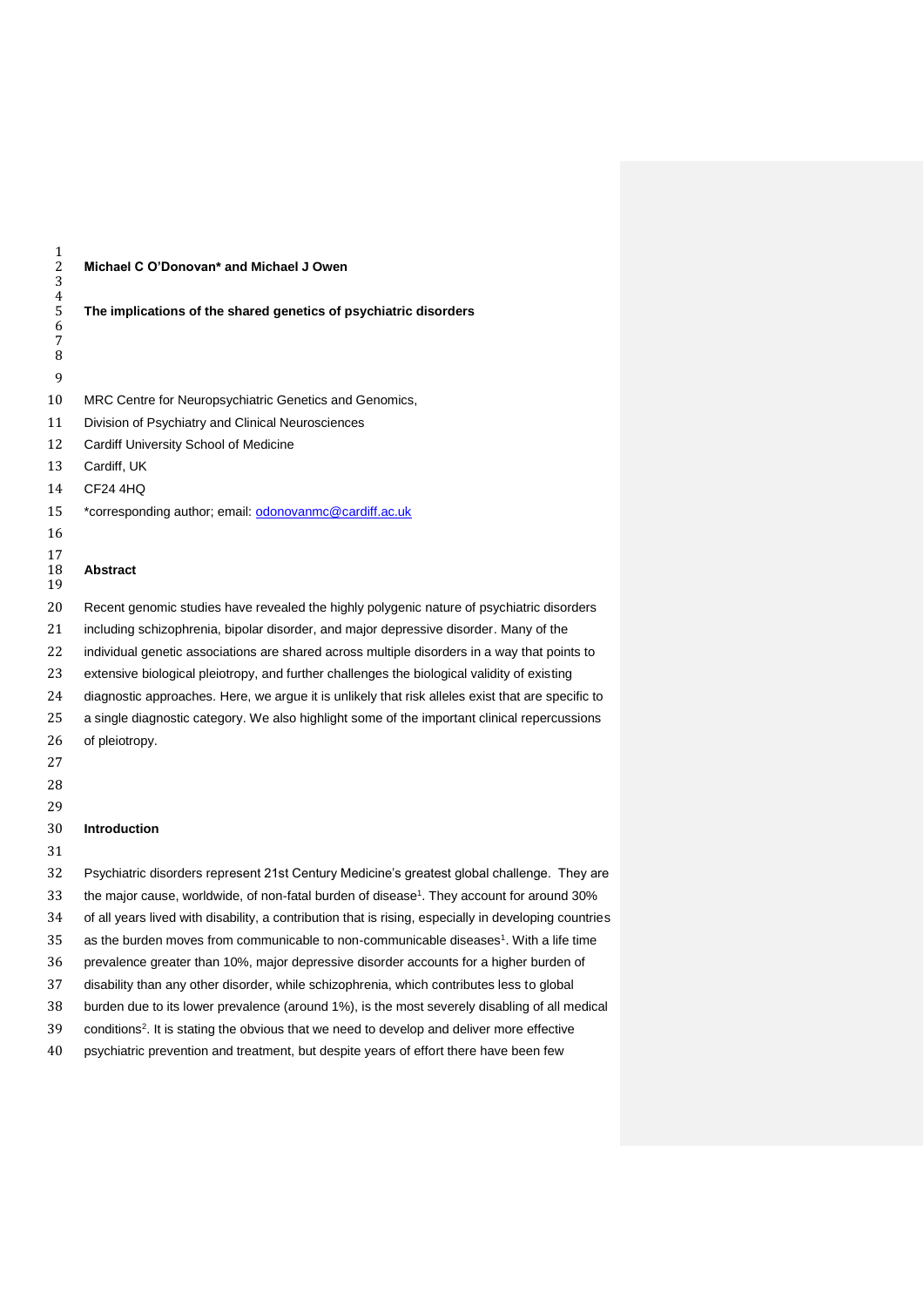significant advances. There are a number of reasons for this, but prominent among them has been our lack of understanding of aetiology and pathogenesis, compounded by our reliance on observational and syndromic systems of diagnosis and classification. 

 Concerns about psychiatric diagnosis and classification have been thrown into sharp relief by recent genomic studies that appear to show that risk alleles tend not to be specific to any particular disorder. In this perspective, we discuss the nature and extent of the evidence for shared risk alleles across psychiatric disorders and interpret that evidence within the context

- specific disorders exist, and how future studies might usefully illuminate alternative
- genotype-phenotype relationships. We also consider some of the clinical implications
- emerging from pleiotropy. The focus of our discussion is the major psychiatric disorders such

of how psychiatric diagnoses are made. We consider whether it is likely that risk variants for

- as schizophrenia, major mood disorders, autism spectrum disorders (ASD) and attention
- deficit hyperactivity disorder (ADHD), disorders for which research has faced conceptual and
- practical challenges that place them apart from dementias and from acute disturbances of
- mental function that are secondary to trauma, toxicity, or medical conditions.
- 

#### **Psychiatric Diagnosis**

#### The Making of Psychiatric Diagnosis

 Psychiatric diagnoses are made on the basis of patient descriptions of their subjective experiences (e.g. energy, mood, perception, beliefs, appetite), and from observations of behaviour (e.g. bizarre activity, attention, self-care, social interaction) made by clinicians or reported by informants (e.g. family or carers, neighbours, teachers). Other factors are taken into consideration including functional impairment, developmental trajectory, and outcome. Ultimately a diagnosis is assigned to individuals who exhibit a minimum number of symptoms, behaviours, or outcomes, usually for a minimum period of time, with the proviso they do not meet criteria that exclude that diagnosis. The exclusion criteria are often subjective, requiring clinicians to judge that the clinical picture is not 'better accounted for' by another diagnosis, or that the picture is not 'clearly caused by' the effects of a psychoactive agent for example. In clinical practice, experience and intuition play a role, although semi- standardized data acquisition tools and operationalized diagnostic criteria have been developed to minimize the impact of these subjective factors. These are used primarily in research, but they are sometimes employed to aid diagnosis in the clinic (e.g. the Autism Diagnostic Observation Schedule).

The Validity of Psychiatric Diagnosis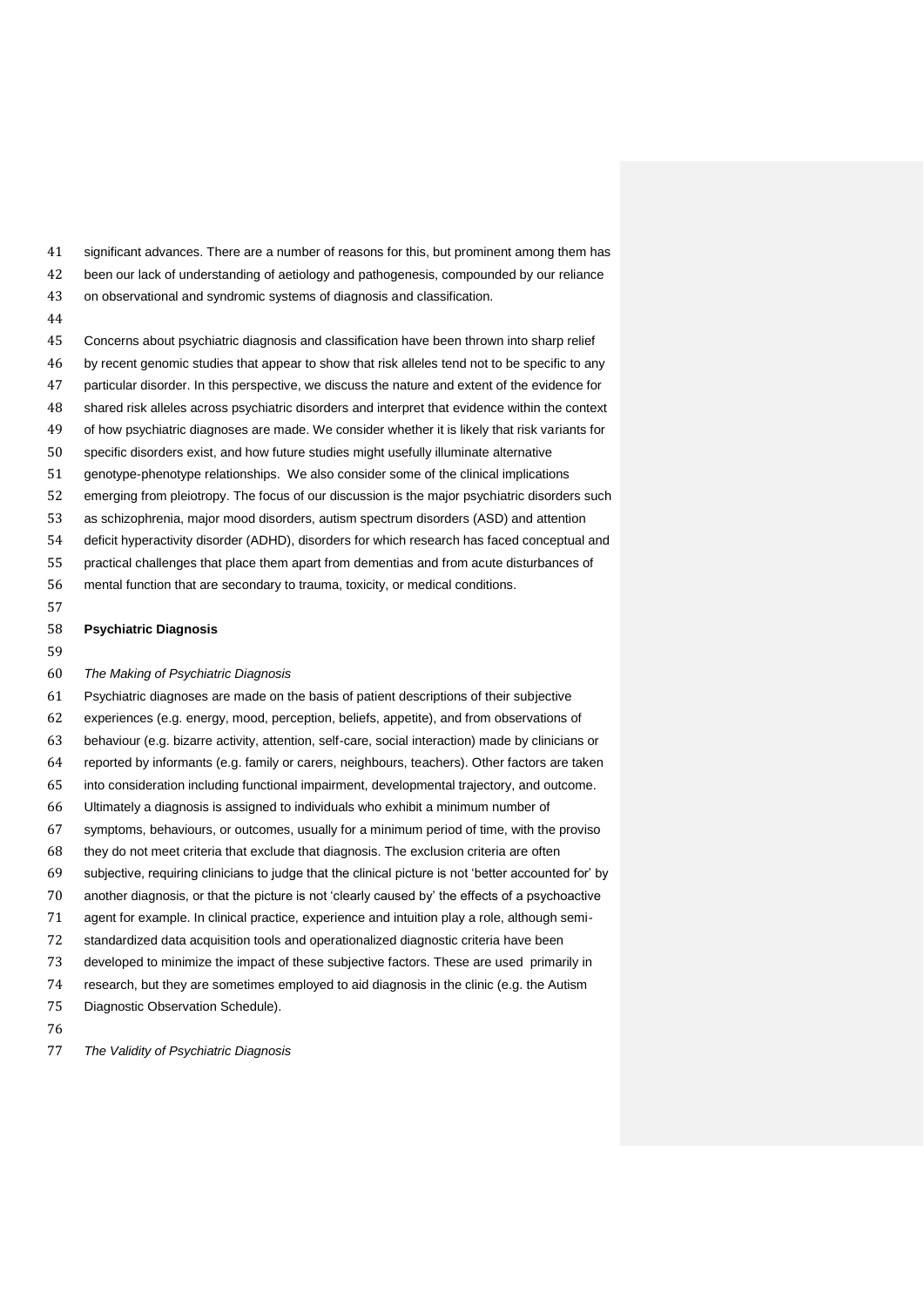As research data have accumulated it has become clear that the boundaries between diagnostic groups and between illness and wellness are not clear-cut, there is considerable heterogeneity within diagnostic categories, patients often have the clinical features of more than one disorder<sup>3</sup>, and the preponderance of those features in a particular individual can change markedly over time and development. Even with the most fastidious application of diagnostic criteria, there is no avoiding the fact that none of the clinical features are pathognomonic. For example, the occurrence of psychotic symptoms such as hallucinations and delusions, mood changes, and alterations in speech, activity level, behaviour and sleep, can indicate either a diagnosis of schizophrenia or bipolar disorder (BD). The frequent co- occurrence of symptoms that could imply either major diagnostic label has led to a third 88 category, schizoaffective disorder. Archetypal versions of each diagnosis exist, but for a large number of people, the distinction is based on relatively subjective judgments about the 90 duration, quality, and severity of component signs and symptoms<sup>4</sup>. Outcome within diagnostic groups also varies widely, for example some people with a diagnosis of schizophrenia remain chronically symptomatic and impaired while others make a complete 93 recovery<sup>5</sup>. Finally, as better-powered epidemiological studies have been carried out, it has become clear that the relatives of an individual with one psychiatric diagnosis are at increased risk for other diagnoses, undermining the genetic validity of current diagnostic 96 approaches<sup>6</sup>. Biomarkers

 There have been extensive efforts to identify biomarkers indexing pathogenic mechanisms, including studies of blood markers (e.g. metabolites, cytokines, cortisol suppression), 101 behavioural and cognitive measures, and various neuroimaging modalities<sup>7</sup>. However, this work has failed to deliver markers that can reliably distinguish between diagnoses, or to identify disease subgroups and, currently, there are no biomarkers in routine clinical use. For example, despite the extensive use of ever more sophisticated neuroimaging approaches, no measures have emerged that can separate people with a particular diagnosis from healthy individuals, much less distinguish between those with different diagnoses $8$ . **Molecular Genetic Findings in Psychiatry** 

- The robust identification of risk factors for psychiatric disease as indicated by DNA variation
- has been eagerly awaited for the insights this might provide into the basic biological
- architecture of, and relationships between, psychiatric phenotypes, as well as for its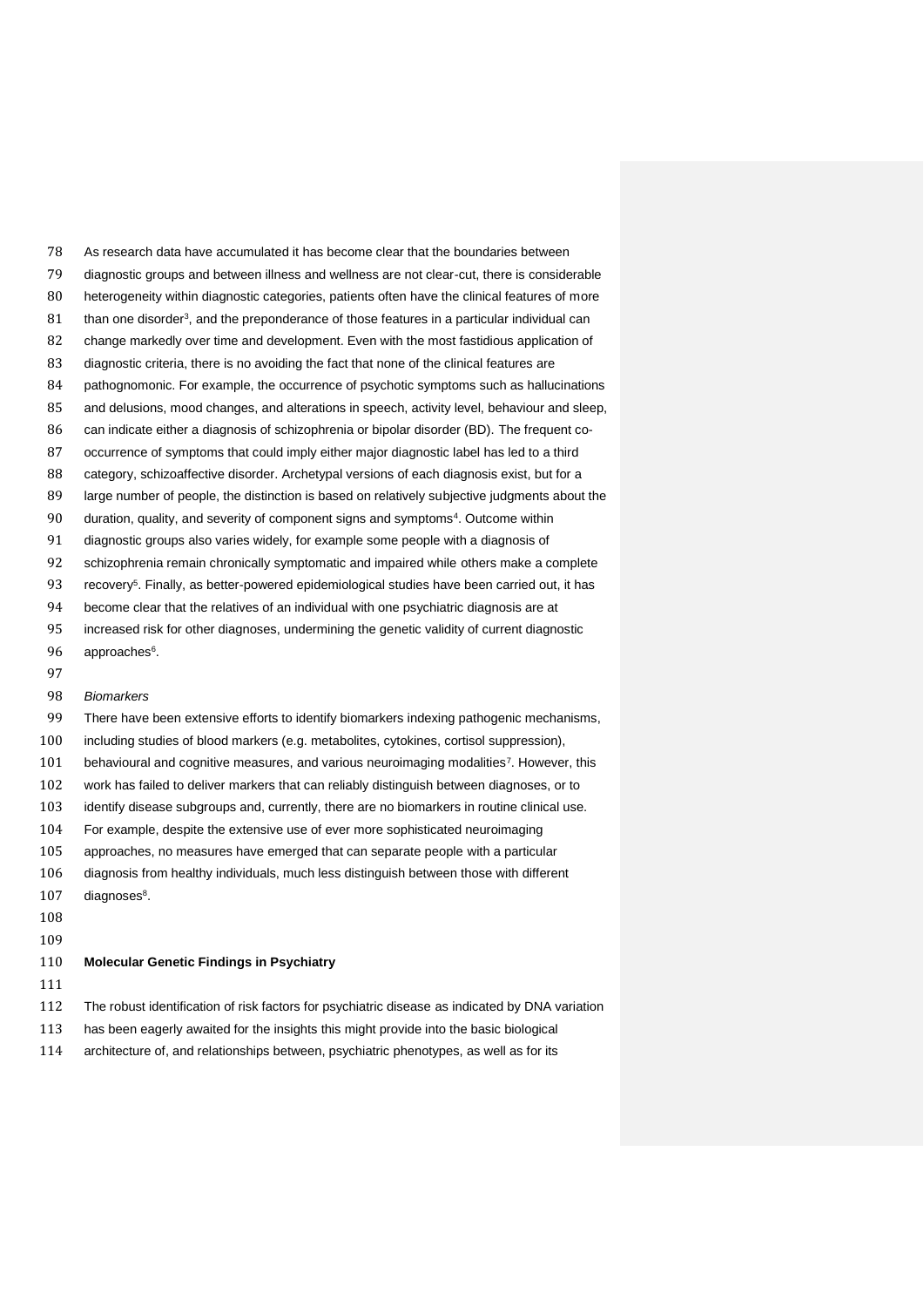contributions to understanding disease mechanisms. In the last few years, genomic studies have begun to identify risk alleles in large numbers; although success has largely been confined to ASD, schizophrenia, and, to a lesser extent, BD and Major Depressive Disorder (MDD). Other psychiatric phenotypes have yet to be subjected to large-scale genome-wide studies. 

#### 

 In ASD, the evidence implicating specific risk genes comes primarily from mutations that 123 occur de novo in the form of large insertion-deletion mutations called copy number variants (CNVs) or rare coding variants (RCVs) that change the DNA sequence at a single, or a few, 125 nucleotides. A recent synthesis of the ASD data (5.563 cases for de novo RCVs, 4687 cases 126 for CNVs) reported high confidence associations to 65 genes and an additional 6 CNV loci<sup>9</sup>. All loci identified thus far confer large effects on risk, but with population frequencies less than one in a thousand, however this might simply reflect low power to detect smaller effect sizes. It should also be noted that there is emerging evidence that common genetic variation 130 makes a substantial contribution to the variance in liability to ASD<sup>10</sup> although, individual common alleles have not yet been robustly implicated.

#### 

 In schizophrenia, identified risk alleles span the full spectrum of frequencies. The largest analysis of genome-wide association (GWAS) data (up to 36,989 cases and 113,075 controls) identified a total of 108 loci containing common alleles while that of rare CNVs 136 (12,029-21,269 cases; 24,815- 81,821 controls) identified 11 strongly supported loci<sup>12</sup>. The latter was largely based on a meta-analysis of candidate CNVs, and a systematic genome wide CNV meta-analysis is awaited. Exome sequencing studies in schizophrenia have been smaller than those in ASD, and the evidence for RCVs is largely restricted to enrichments in 140 pathways rather than specific genes<sup>13,14</sup>, although recently, a meta-analysis (4,264 schizophrenia cases, 9,343 controls, 1,077 parent-proband trios) obtained genome-wide significant association between schizophrenia and Loss-of-Function (LoF) RCVs in a gene 143 which encodes the histone methytransferase SETD1A<sup>15</sup>. That study also reported a specific 144 mutation in SETD1A that occurred in people with the disorder as a de novo mutation at a frequency far in excess of that expected by chance, providing confidence for pathogenicity of 146 that specific mutation.

| 148 | In BD, GWAS and rare variant datasets are smaller than those of schizophrenia. The largest                     |
|-----|----------------------------------------------------------------------------------------------------------------|
| 149 | GWAS study (9.747 patients and 14.278 controls) identified 5 risk loci while, at the rare                      |
| 150 | variant end of the spectrum, the only finding that meets a statistical threshold equivalent to                 |
| 151 | genome wide significance is a duplication CNV at 16p.11.2 <sup>16</sup> . Finally, a recent GWAS <sup>17</sup> |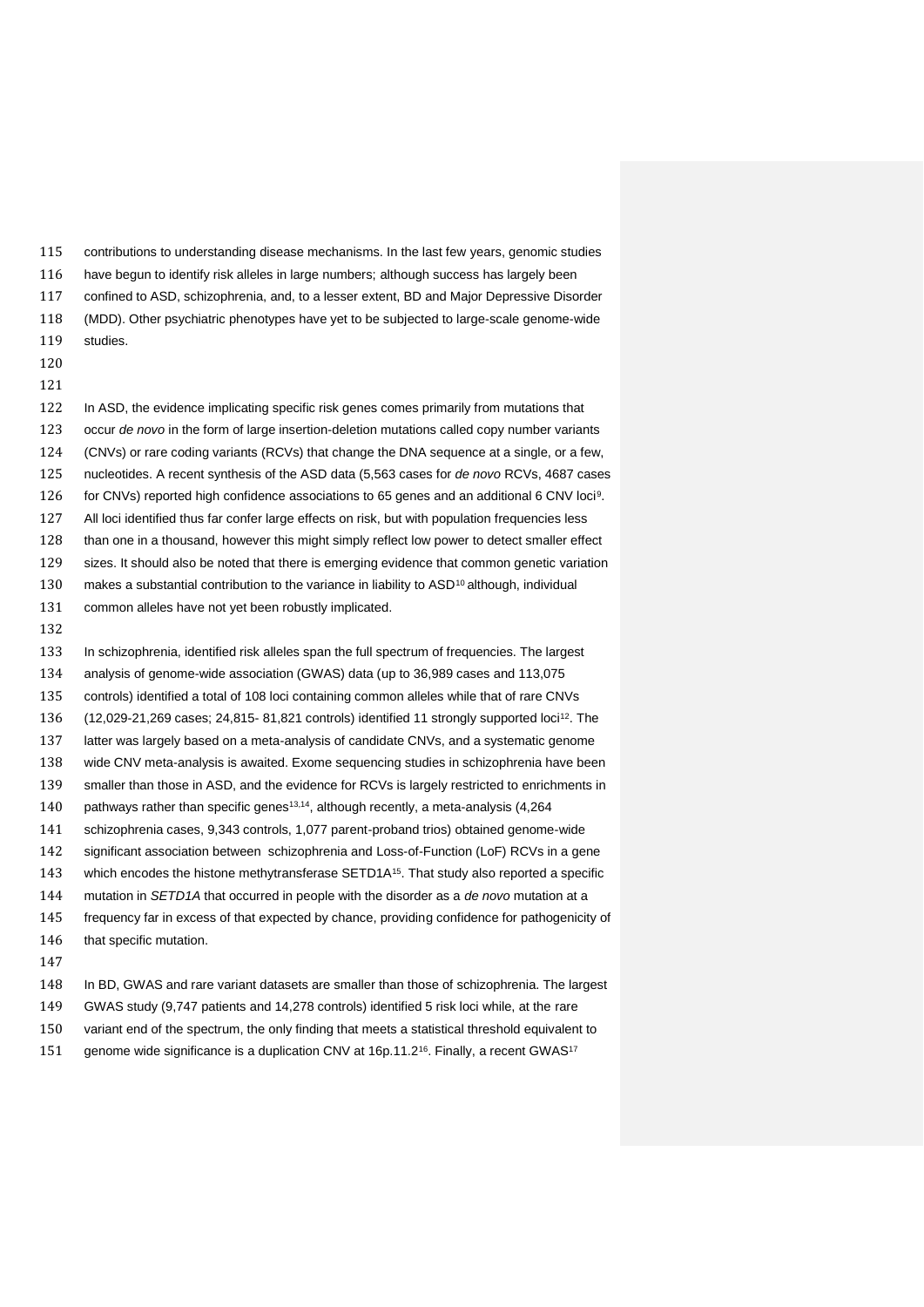based upon MDD, as self-reported by customers of a consumer genetics company, identified 15 loci for the disorder. It is particularly notable that only 15 loci were identified in a study including up to 130,620 cases and 347,620 controls. This underscores the fact that, while sample size may be critical for discovery genetics, it is not the only factor. Differences in other properties of disorders (e.g. disease prevalence, heterogeneity, phenotype definition, variance in risk contributed by individual alleles) can have a major impact. **Pleiotropy**  162 The Nature of Pleiotropy 163 The meaning of pleiotropy (Figure 1) depends on context<sup>18,19</sup>. We refer to genic pleiotropy when altered function of a gene influences multiple traits (note the term trait includes phenotypes that are not necessarily abnormal or disorders). Allelic pleiotropy, a subtype of genic pleiotropy, occurs when the same gene variant influences multiple traits. This is exemplified by phenylketonuria (PKU) in which causative mutations are pleiotropic for intellectual disability, lack of pigmentation, as well as various metabolic changes that can be measured in the blood. These two forms of biological pleiotropy, genic and allelic, suggest shared biology between disorders, but this is not the only explanation. Mediated pleiotropy occurs when an allele influences two traits, but its effects on one are 173 secondary to more direct effects on the other. For example genetic variation at the fat mass 174 and obesity associated (FTO) locus is pleiotropic for body mass index (BMI) and type 2 diabetes (T2D), but the effects on T2D are secondary to those on BMI. In the case of PKU, the effects on intellectual function and pigmentation are mediated by the effects on the metabolic traits. As in these examples, mediated pleiotropy can be informative for understanding causal pathways to disease and, as we shall see, is often implicitly assumed in endophenotype studies, but the mediating relationship between the two traits can be complex and it does not necessarily imply that the two phenotypes share biological mechanisms. There are also numerous sources of false or pseudo pleiotropy. Pseudo pleiotropy can arise as a result of imprecision in gene mapping where two phenotypes are influenced by different genes in close proximity (Figure 1) but it can also arise from poor study design, associations

that are due to chance (type II errors), and publication biases favouring reports of overlaps.

188 Pleiotropy in Psychiatry and Developmental Disorders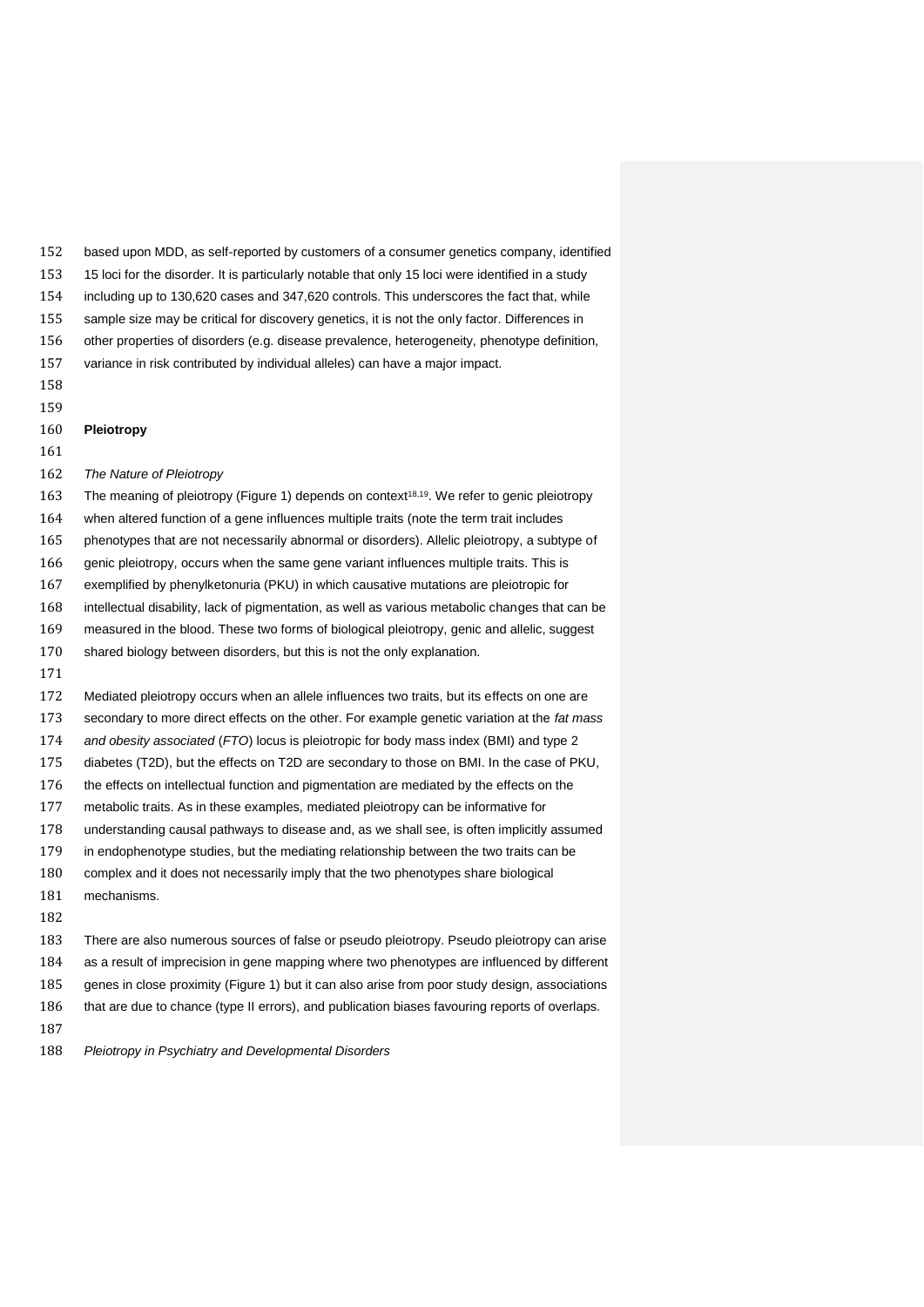Evidence for cross disorder effects of genetic variation has come from studies showing that CNVs that influence risk for schizophrenia also often do so for ASD, intellectual disability (ID) 191 developmental delay (Figure 2), and ADHD<sup>20</sup>. The majority of these apparently pleiotropic CNVs are multigenic, and therefore we cannot exclude pseudo pleiotropy in which distinct genes within the CNV cause each associated phenotype (Figure 1). However, the 194 observation that every CNV known to increase risk of schizophrenia also does so for  $ID^{21}$  makes co-localization alone an unlikely explanation. Moreover, the only 'single gene' CNV 196 that is unequivocally associated with schizophrenia, deletion of the gene NRXN1 encoding 197 the pre-synaptic protein neurexin 1 is also associated with ASD and with  $ID^{22}$ . Sequencing 198 studies have shown that as a group, genes impacted by LoF de novo mutations in schizophrenia are enriched for those affected by this same class of mutation in people with 200 ASD and ID<sup>13</sup>. Moreover, several genes have been definitively implicated by de novo LoF 201 mutations in each of developmental delay and  $ASD<sup>9,23</sup>$ , while at an even finer level of 202 resolution, the same LoF mutation in SETD1A that contributes high risk to schizophrenia 203 also does so for severe ID and developmental delay<sup>15</sup>. 

 The hypothesis of true pleiotropy in psychiatric and developmental disorders is also supported by common variants identified by GWAS. The International Schizophrenia Consortium (ISC) showed that hundreds, and perhaps thousands, of common alleles that 208 increase risk for schizophrenia also do so for  $BD^{24}$  and it is now clear they also do so for MDD, and to a lesser extent, ASD, ADHD, Anorexia Nervosa, Obsessive Compulsive 210 Disorder (Figure 3), as well as personality traits such as neuroticism<sup>25-27</sup>. A problem with inferring biological pleiotropy from GWAS is that the functional alleles (i.e. the alleles that changes function or expression of the gene and directly cause the association) responsible for the vast majority of the GWAS associations have not been identified. It is therefore possible that for any single cross-disorder association, different functional variants within the same or different genes might be responsible. However, the substantial genetic correlations between pairs of psychiatric phenotypes (Figure 3) are less readily explained by pseudo pleiotropy as this would require different functional alleles to be systematically and consistently tagged by the same GWAS allele across large numbers of loci. Taking the genomic data as a whole, true pleiotropy is by far the most parsimonious explanation for the majority of published cross disorder effects, and most of the findings

support extensive allelic pleiotropy. A proviso here is that we must exclude mediated

pleiotropy as an explanation. By definition, for one trait to be secondary to (or mediated by)

another, the mediating trait must occur first. It follows that childhood onset disorders (e.g.

ADHD) cannot be mediated by disorders with typically later ages of onset (e.g.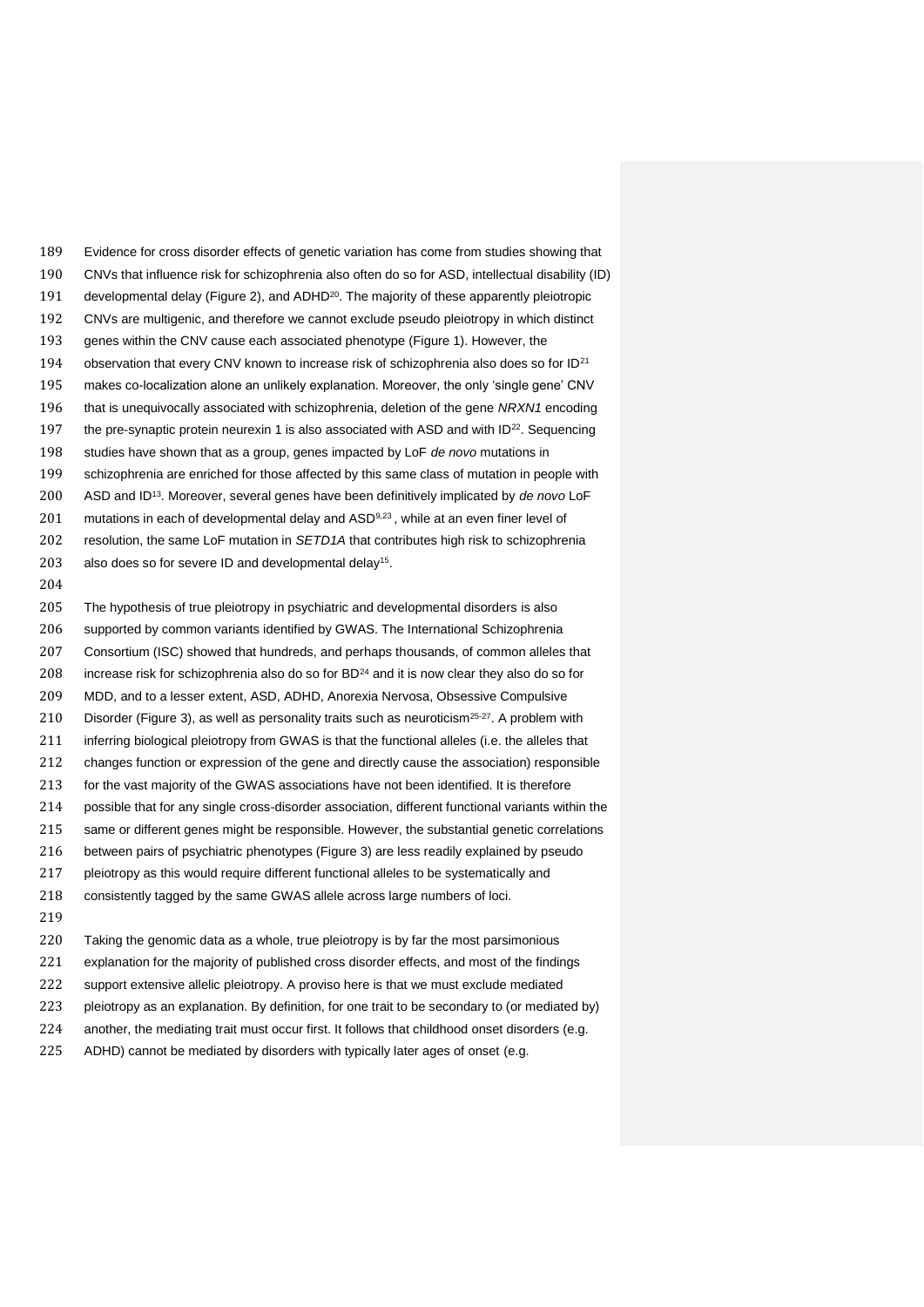schizophrenia, MDD). However, it is theoretically possible that the converse is true, and that where alleles are pleiotropic for ID, schizophrenia, and ASD, ID is the primary phenotype influenced by those alleles, and that having ID causally increases risk of ASD and 229 schizophrenia. There is certainly evidence that CNVs and de novo LoF mutations occur more frequently in people with psychiatric disorders who additionally have cognitive 231 impairment<sup>9,13,28</sup>, an observation that has sometimes been interpreted as indicative of pleiotropy mediated through ID. However, this pattern of co-morbidity is not sufficient to establish mediated pleiotropy, indeed it is to be expected in cases where mutations have direct effects on two phenotypes. There are also powerful arguments against mediated 235 pleiotropy as the sole explanation for this. First, in ASD, LoF de novo mutations tend to 236 occur in the same sets of genes in probands with and without intellectual disability<sup>9</sup>. Second, 237 at SETD1A, although LoF mutations are associated with both ID and schizophrenia, ID is not 238 a prerequisite for schizophrenia in mutation carriers<sup>15</sup>. Third, ID is not universally seen in 239 people with schizophrenia who carry de novo CNVs that are pleiotropic for both disorders<sup>28</sup>. Fourth, in the only study we are aware of that has explicitly undertaken a formal mediation analyses based on a rare variant, the 22q11 deletion CNV was found to have independent 242 effects on cognitive and psychiatric traits (e.g. ADHD and ASD)<sup>30</sup>. The rare variant data are therefore inconsistent with the hypothesis that cross disorder findings are explained by mediated rather than allelic pleiotropy. The common variant findings are more complex, and will be considered further below.

# 

#### **Pleiotropy in the context of complex disorders**

 Pleiotropy is a challenging phenomenon in the context of highly polygenic disorders. Consider CNVs associated with at least two clinical outcomes, schizophrenia and intellectual disability, as well as being present in apparently unaffected carriers with no clinical 252 phenotype. It has recently been shown<sup>31</sup> that clinically unaffected CNV carriers perform worse on a range of measures of cognitive performance than do non-carrier controls, but better than people with either of the clinical diagnoses associated with the CNVs. Cognitive phenotyping therefore empirically demonstrates that CNVs impact on liability to quantitative traits that are overlooked when the only definition of 'affected' is that of a clinical diagnosis. What determines the final manifestations of increased liability in CNV carriers is not well understood, but an individual's burden of common schizophrenia risk alleles is one important 259 factor<sup>32</sup>. What might then be perceived as pleiotropic manifestations of a particular mutation (e.g. a CNV) may in fact more generally represent the net effects of an individual's polygenic and environmental background on multiple traits representing various domains of brain function.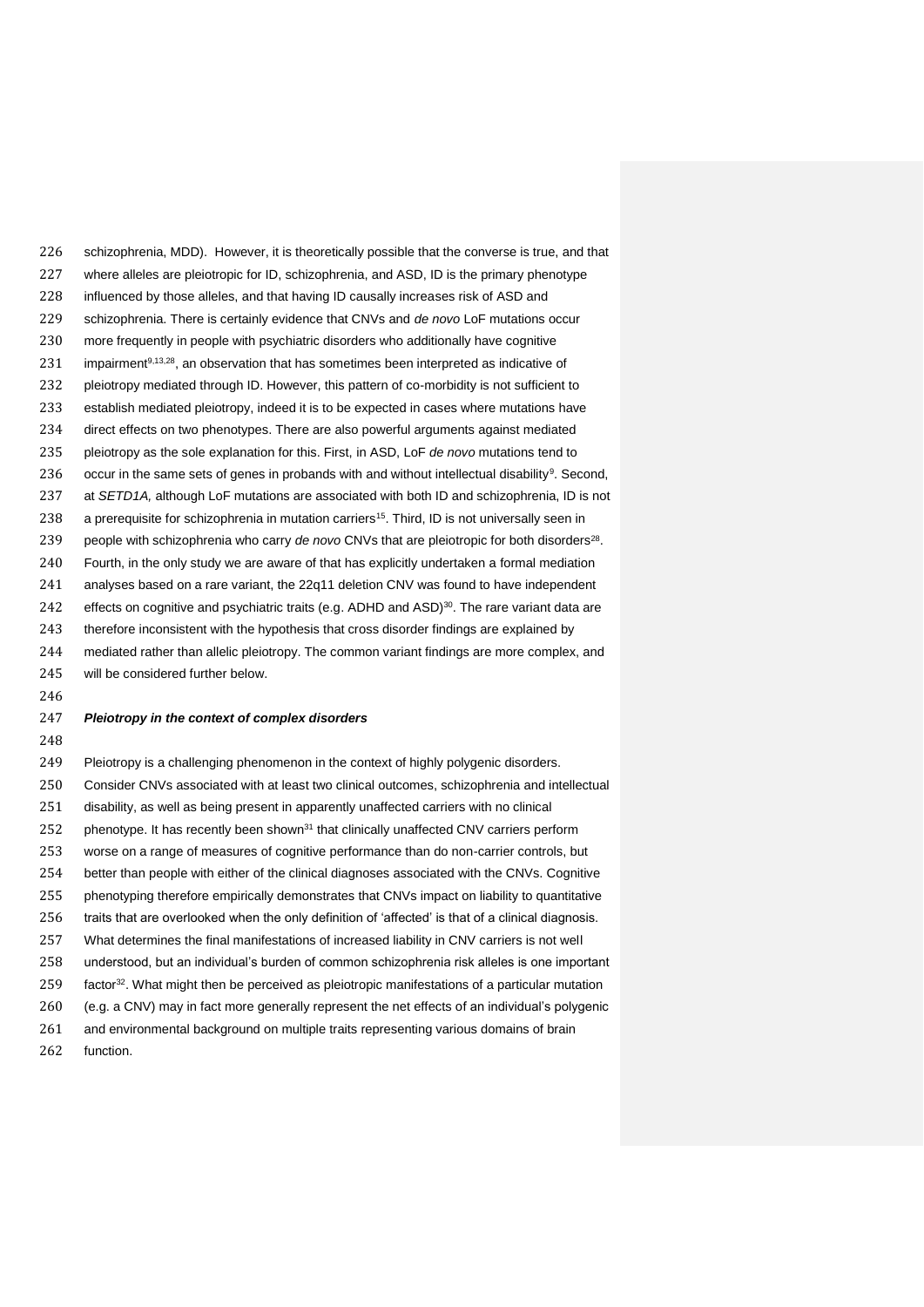#### **Specific genes for psychiatric diagnoses**

 Whether it is possible to link genotype to psychiatric phenotype is generally couched in terms of linear relationships between a gene and a single categorical diagnosis. In our opinion, the evidence summarized above suggests the outlook for relating genotype and phenotype in this way is not promising, although we recognize that there is a bias towards observing pleiotropy since studies are better powered to identify genetic similarities rather 271 than differences.

 We do not suggest that risk alleles impact on psychiatric outcomes indiscriminately. For example duplication at 22q11 increases risk of ID and ASD, but is neutral for bipolar 275 disorder, and protective for schizophrenia<sup>33</sup>. Damaging rare mutations play a greater role in ID than in schizophrenia, in schizophrenia compared with mood disorder, and in psychiatric 277 disorders with comorbid cognitive impairment<sup>16</sup>. With regard to common alleles, although many psychiatric disorders are genetically correlated, the degree of correlation between 279 diagnostic classes is usually less than the degree of within disorder correlation<sup>26,34</sup>. These observations suggest that current diagnostic schemes do to some extent capture groups whose members have more in common with each other than they do with members of a general class 'psychiatric disorder'. However, until we can directly measure liability, it is 283 impossible to distinguish the phenotypic heterogeneity arising from true pleiotropic effects of a specific allele (even an allele of large effect) from that resulting from a person's unique blend of risk factors. Directly measuring liability remains a distant goal; for now, identifying alternative approaches to patient stratification that index liability better than current diagnostic categories, and therefore might link more specifically to particular genotypes, is a more realistic aim. Some approaches to doing so are outlined in Box 1.

 

### **Implications of Pleiotropy.**

 The current system of psychiatric classification is not optimal, and alternative approaches are urgently required for clinical and fundamental research. The genetic findings do not, however, imply a similar urgency for fundamental changes in clinical practice as they do not provide the basis for a system with clear clinical value. Given the complexity of the relationships between disorders, and the likelihood that people with psychiatric illnesses differ quantitatively on multiple dimensions of function rather than categorically, seeking hard categorical boundaries that validly reflect aetiology seems a fool's errand. Ultimately, we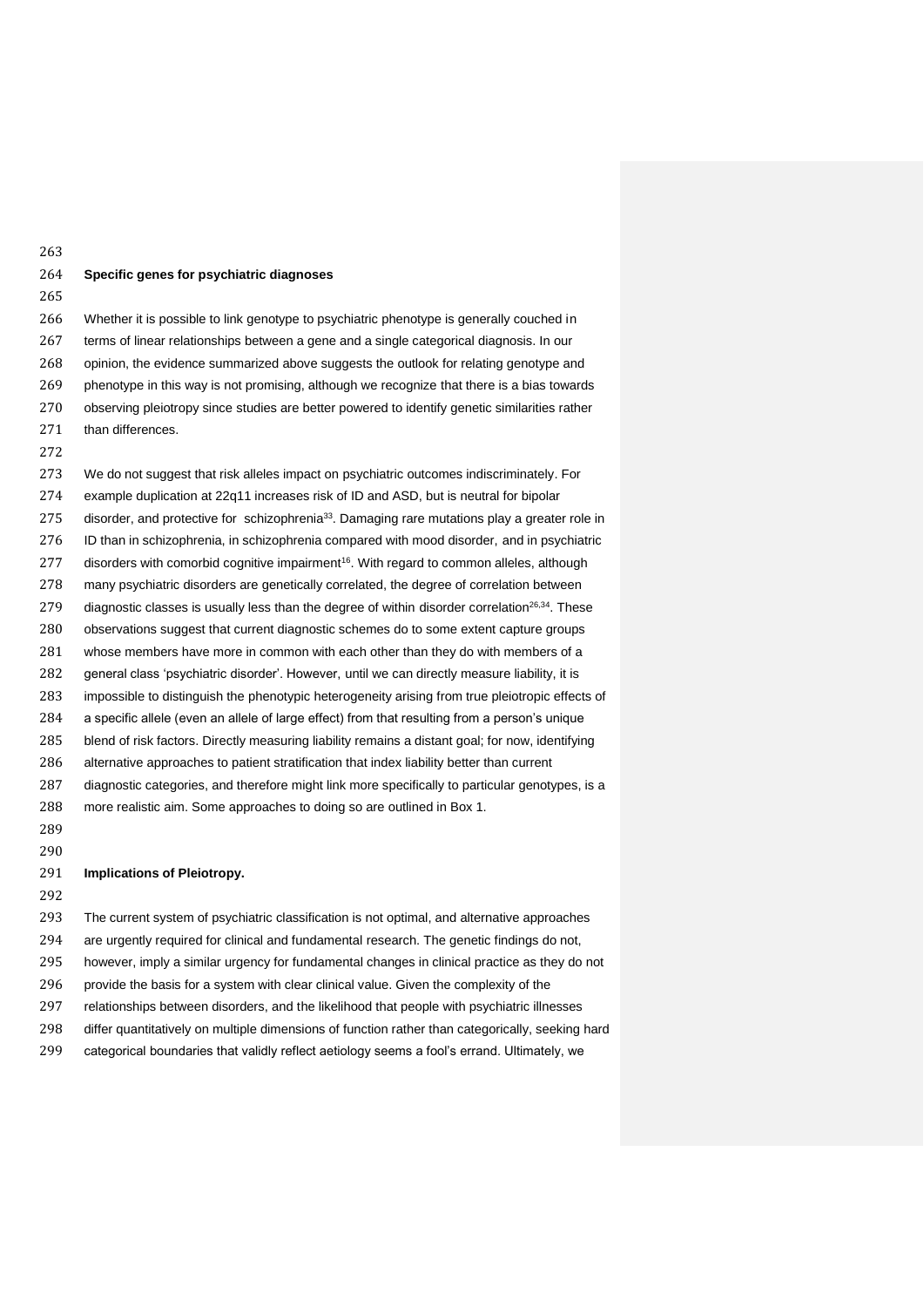suspect the advances in genomic research will allow mapping between pathophysiological processes and domains of brain function (perhaps those outlined in RDoC, perhaps not) and between domains of brain function and the clinical picture and in doing so, will allow clinical measurements (for example types of cognitive test, brain imaging) that highlight perturbations that are pertinent to, and suggest interventions for, particular groups of patients. But what measures are likely to best achieve this, much less how to implement them in a clinical setting, is far from clear. Nevertheless, even now, the pervasive nature of shared risk factors, pleiotropy, and arbitrary diagnostic boundaries between disorders has clinical implications.

 As clinicians, we recognize the utility of diagnostic boundaries for therapeutic decision making, communication, and predicting (in a general way) certain outcomes and we do not suggest that clinicians abandon diagnosis using existing categories. However, rigid adherence to categories makes it easy to either overlook co-morbidity or, where it is detected, to inappropriately ascribe it to a diagnosis that has greater weight in the current diagnostic hierarchy. As a result, co-morbid syndromes may not be optimally treated. Given that pleiotropy implies that a person with one syndrome is at enhanced risk for a second syndrome, far from implying lax assessment, pleiotropy emphasizes the need for detailed on-going clinical monitoring, and assessments that go beyond the bare requirements of arriving at the best fitting diagnostic category. Moreover, by appreciating the increasing empirical basis for pleiotropy, clinicians can engage better in discussion with patients who are often bewildered by the range of diagnoses they may receive across their lifespans. Clinicians in other medical disciplines would not assign to a single clinical entity all the physical ailments associated with a pleotropic risk factor such as smoking, and there is no reason why psychiatrists should either. 

 Children with congenital malformations, developmental delay, and ASD are already being referred for molecular diagnostics, particularly for known pathogenic CNVs, but as the data continue to accumulate, more types of genetic findings will be incorporated. It has been argued that CNV testing should be offered to people with other forms of psychiatric 330 disorders; for now, the case is strongest for schizophrenia<sup>40</sup> but we predict ADHD is likely to follow suit. The range of arguments for and against this are beyond the scope of this 332 article<sup>41</sup>; here, we note that identifying carriers of high penetrance mutations is currently of limited value in psychiatry for precision medicine, but should testing be offered for counseling or predictive purposes, it is important to consider the pleiotropic effects of mutations. CNVs detected in children referred for testing may have important adult psychiatric implications, and conversely if adults are tested, pleiotropy has implications for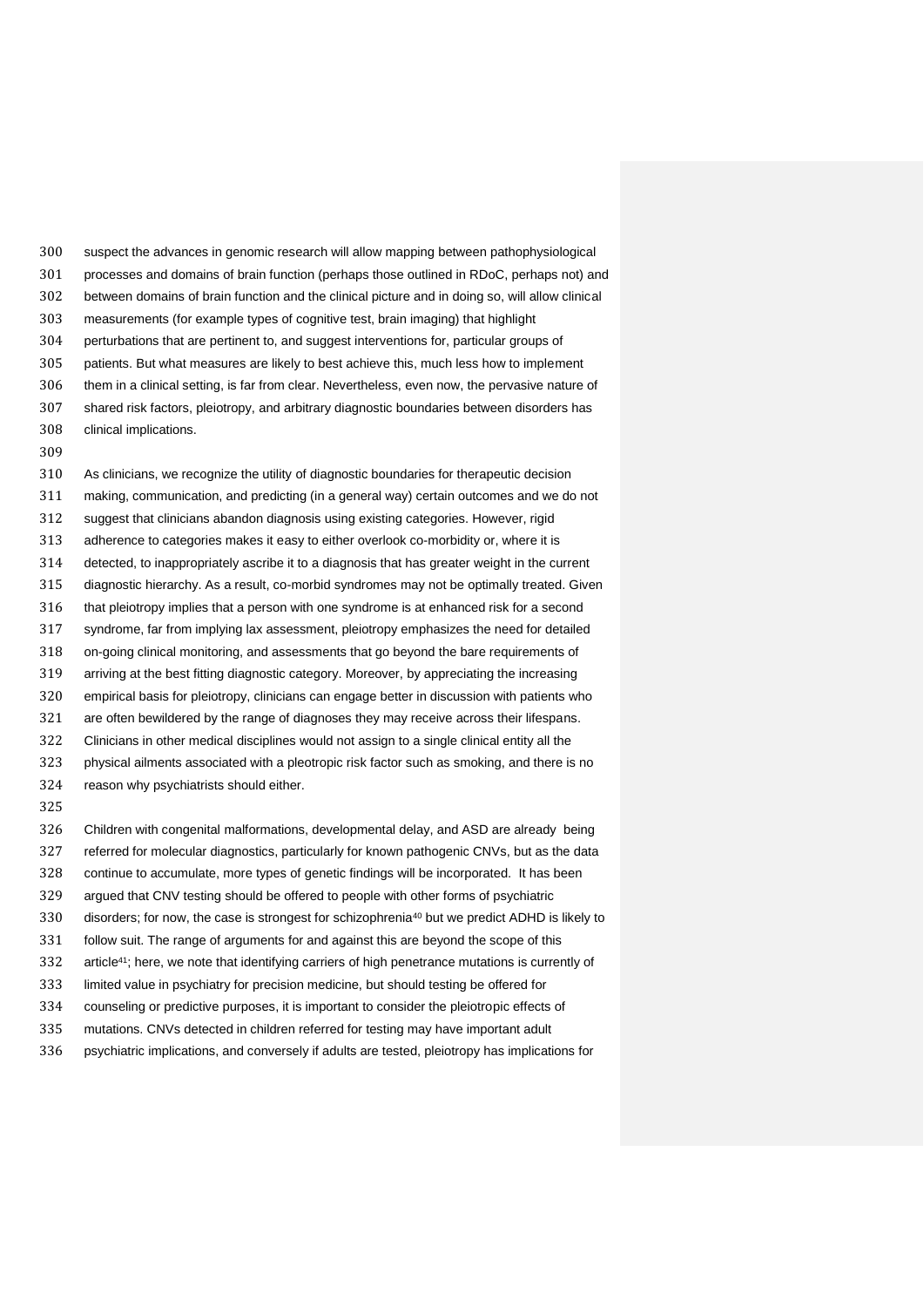their children and other relatives. The counseling challenges are substantial given the wide range of possible outcomes, and much of the data that are required to do this with precision, even for well-documented pathogenic CNVs, is lacking.

 The extensive pleiotropy reveled by psychiatric genetics also has important implications for interpreting mechanistic studies, whether in humans, using endophenotypes (Box 1), or in animal and cellular models. Even for high penetrance alleles, the possibility of pleiotropy implies the need for caution in ascribing a causal role in disease for particular brain imaging correlates of that mutation, or in a rodent or stem cell model, neurobiological outcomes. This issue has been discussed conceptually in the case of human endophenotypes and some of 347 the statistical approaches to identifying mediation outlined<sup>42,43</sup>. The challenges to interpreting results from model systems are more testing and will require researchers to cast the net wider than is often the case in seeking the consequences of genetic risk factors and to relate their findings to comparable findings from clinical neuroscience. This will require the use of translatable measures and direct comparisons of the effects of genetic risk across levels of 352 complexity<sup>3</sup>.

#### 

 Finally, on a positive note, pleiotropy may offer unsuspected therapeutic opportunities if it turns out that this is reflected in shared pathophysiology. It is not uncommon for psychiatrists to offer (off-label) treatments to patients with a particular diagnosis that are known to be effective in a different psychiatric disorder. In a very general sense, pleiotropy can be seen 358 as offering some *post-hoc* justification for this, although we stress currently not at the level of any specific treatment. As new treatments are developed to target one disorder, it is likely that treatment will have a broader therapeutic role, and that wider patient populations may benefit from advances in research into a particular disorder. 

- 
- 
- 
- 

## References

 1 Whiteford, H. A. et al. Global burden of disease attributable to mental and substance use disorders: findings from the Global Burden of Disease Study 2010. Lancet **382**, 1575 – 1586, doi: 10.1016/S0140-6736(13)61611-6 (2013)

371 2 Salomon, J. A. et al. Common values in assessing health outcomes from disease

 and injury: disability weights measurement study for the Global Burden of Disease Study 2010. Lancet **380**, 2129-2143, doi: 10.1016/S0140-6736(12)61680-8 (2013)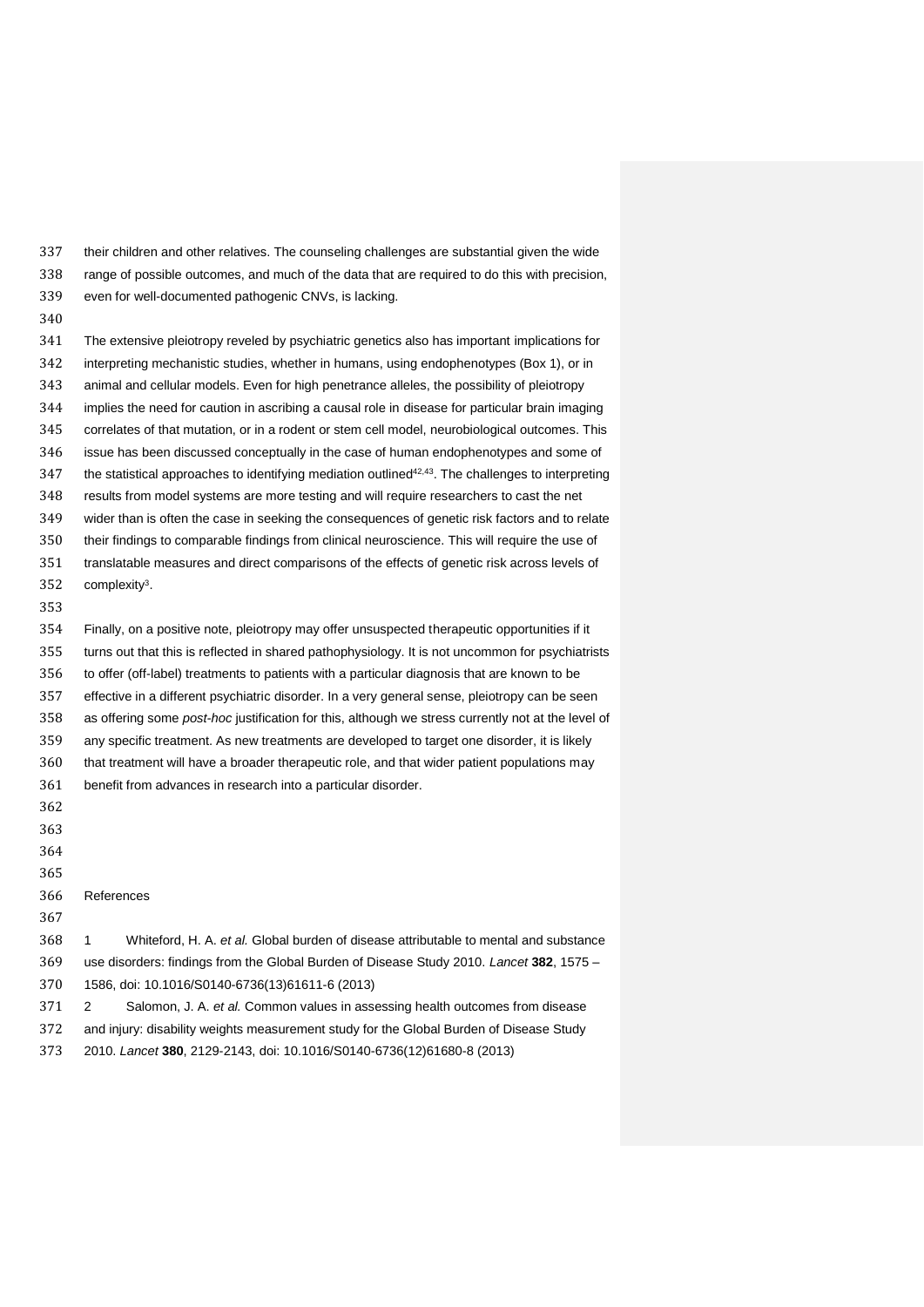| 374 | Owen, M. J. New approaches to psychiatric diagnostic classification. Neuron 84, 564-<br>3     |                                    |
|-----|-----------------------------------------------------------------------------------------------|------------------------------------|
| 375 | 571, doi:10.1016/j.neuron.2014.10.028 (2014).                                                 |                                    |
| 376 | Malaspina, D. et al. Schizoaffective Disorder in the DSM-5. Schizophr Res 150, 21-<br>4       | <b>Formatted:</b> German (Germany) |
| 377 | 25, doi:10.1016/j.schres.2013.04.026 (2013).                                                  |                                    |
| 378 | 5<br>van Os, J. & Kapur, S. Schizophrenia. Lancet 374, 635-645, doi:10.1016/S0140-            | <b>Formatted:</b> Spanish (Spain)  |
| 379 | 6736(09)60995-8 (2009).                                                                       |                                    |
| 380 | Lichtenstein, P. et al. Common genetic determinants of schizophrenia and bipolar<br>6         |                                    |
| 381 | disorder in Swedish families: a population-based study. Lancet 373, 234-239,                  |                                    |
| 382 | doi:10.1016/S0140-6736(09)60072-6 (2009).                                                     |                                    |
| 383 | Kapur, S., Phillips, A. G. & Insel, T. R. Why has it taken so long for biological<br>7        |                                    |
| 384 | psychiatry to develop clinical tests and what to do about it? Mol Psychiatr 17, 1174-1179,    |                                    |
| 385 | doi:10.1038/mp.2012.105 (2012).                                                               |                                    |
| 386 | Linden, D. E. The challenges and promise of neuroimaging in psychiatry. Neuron 73,<br>8       |                                    |
| 387 | 8-22, doi:10.1016/j.neuron.2011.12.014 (2012).                                                |                                    |
| 388 | Sanders, S. J. et al. Insights into Autism Spectrum Disorder Genomic Architecture<br>9        |                                    |
| 389 | and Biology from 71 Risk Loci. Neuron 87, 1215-1233, doi:10.1016/j.neuron.2015.09.016         |                                    |
| 390 | (2015).                                                                                       |                                    |
| 391 | 10<br>Gaugler, T. et al. Most genetic risk for autism resides with common variation. Nat      |                                    |
| 392 | Genet 46, 881-885, doi:10.1038/ng.3039 (2014).                                                |                                    |
| 393 | Schizophrenia Working Group of the Psychiatric Genomics, C. Biological insights<br>11         |                                    |
| 394 | from 108 schizophrenia-associated genetic loci. Nature 511, 421-427,                          |                                    |
| 395 | doi:10.1038/nature13595 (2014).                                                               |                                    |
| 396 | 12<br>Rees, E. et al. Analysis of copy number variations at 15 schizophrenia-associated       |                                    |
| 397 | loci. <i>Brit J Psychiat</i> 204, 108-114, doi:10.1192/bjp.bp.113.131052 (2014).              | <b>Formatted:</b> French (France)  |
| 398 | Fromer, M. et al. De novo mutations in schizophrenia implicate synaptic networks.<br>13       |                                    |
| 399 | Nature 506, 179-184, doi:10.1038/nature12929 (2014).                                          |                                    |
| 400 | Purcell, S. M. et al. A polygenic burden of rare disruptive mutations in schizophrenia.<br>14 |                                    |
| 401 | Nature 506, 185-190 (2014).                                                                   |                                    |
| 402 | 15<br>Singh, T. et al. Rare loss-of-function variants in SETD1A are associated with           |                                    |
| 403 | schizophrenia and developmental disorders. Nat Neurosci 19, 571-577, doi:10.1038/nn.4267      |                                    |
| 404 | (2016).                                                                                       |                                    |
| 405 | Green, E. K. et al. Copy number variation in bipolar disorder. Mol Psychiatr 21, 89-<br>16    |                                    |
| 406 | 93, doi:10.1038/mp.2014.174 (2016).                                                           |                                    |
| 407 | 17<br>Hyde, C. L. et al. Identification of 15 genetic loci associated with risk of major      |                                    |
| 408 | depression in individuals of European descent. Nat Genet 48, 1031 - 1036,                     |                                    |
| 409 | doi: 10.1038/ng.3623                                                                          |                                    |
|     |                                                                                               |                                    |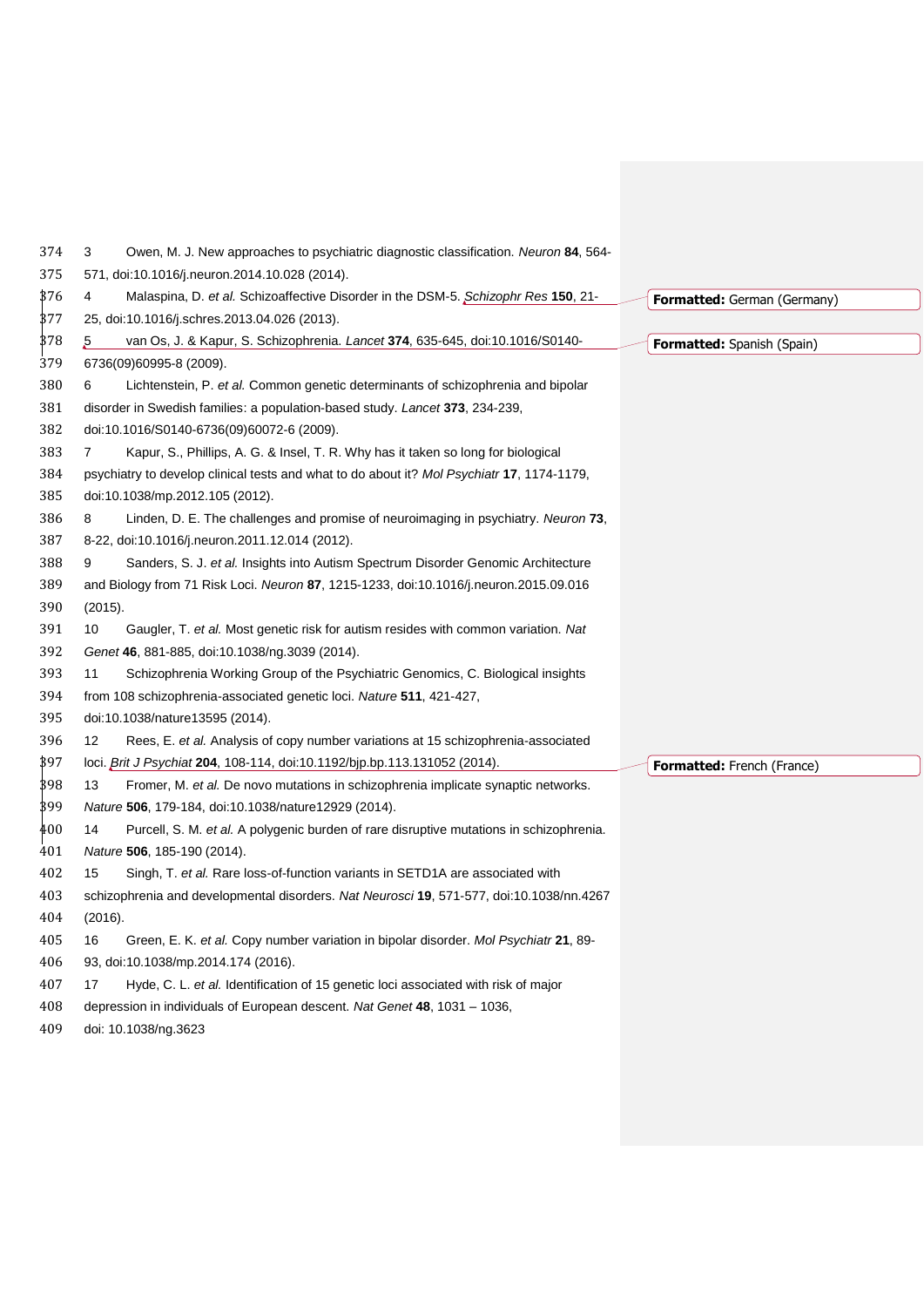| 410 | 18<br>Paaby, A. B. & Rockman, M. V. The many faces of pleiotropy. Trends Genet 29, 66-       | <b>Formatted:</b> German (Germany) |
|-----|----------------------------------------------------------------------------------------------|------------------------------------|
| 411 | 73, doi:10.1016/j.tig.2012.10.010 (2013).                                                    |                                    |
| 412 | Solovieff, N., Cotsapas, C., Lee, P. H., Purcell, S. M. & Smoller, J. W. Pleiotropy in<br>19 |                                    |
| 413 | complex traits: challenges and strategies. Nat Rev Genet 14, 483-495, doi:10.1038/nrg3461    |                                    |
| 414 | (2013).                                                                                      |                                    |
| 415 | 20<br>Kirov, G. et al. The penetrance of copy number variations for schizophrenia and        |                                    |
| 416 | developmental delay. Biol Psychiatr 75, 378-385, doi:10.1016/j.biopsych.2013.07.022          |                                    |
| 417 | (2014).                                                                                      |                                    |
| 418 | 21<br>Rees, E. Analysis of intellectual disability copy number variants implicates novel     |                                    |
| 419 | schizophrenia risk loci. JAMA Psychiatry (2016; in press).                                   |                                    |
| 420 | 22<br>Rujescu, D. et al. Disruption of the neurexin 1 gene is associated with schizophrenia. |                                    |
| 421 | Hum Mol Genet genetics 18, 988-996, doi:10.1093/hmg/ddn351 (2009).                           |                                    |
| 422 | 23<br>Deciphering Developmental Disorders, S. Large-scale discovery of novel genetic         |                                    |
| 423 | causes of developmental disorders. Nature 519, 223-228, doi:10.1038/nature14135 (2015).      |                                    |
| 424 | 24<br>International Schizophrenia, C. et al. Common polygenic variation contributes to risk  |                                    |
| 425 | of schizophrenia and bipolar disorder. Nature 460, 748-752, doi:10.1038/nature08185          |                                    |
| 426 | (2009).                                                                                      |                                    |
| 427 | 25<br>Cross-Disorder Group of the Psychiatric Genomics, C. et al. Genetic relationship       |                                    |
| 428 | between five psychiatric disorders estimated from genome-wide SNPs. Nat Genet 45, 984-       |                                    |
| 429 | 994, doi:10.1038/ng.2711 (2013).                                                             |                                    |
| 430 | 26<br>Bulik-Sullivan, B. et al. An atlas of genetic correlations across human diseases and   | <b>Formatted:</b> French (France)  |
| 431 | traits. Nat Genet 47, 1236-1241, doi:10.1038/ng.3406 (2015).                                 |                                    |
| 432 | 27<br>Hamshere, M. L. et al. Shared polygenic contribution between childhood attention-      |                                    |
| 433 | deficit hyperactivity disorder and adult schizophrenia. <i>Brit J Psychiat</i> 203, 107-111, | <b>Formatted:</b> French (France)  |
| 434 | doi:10.1192/bjp.bp.112.117432 (2013).                                                        |                                    |
| 435 | 28<br>Samocha, K. E. et al. A framework for the interpretation of de novo mutation in        |                                    |
| 436 | human disease. Nat Genet 46, 944-950, doi:10.1038/ng.3050 (2014).                            |                                    |
| 437 | 29<br>Kirov, G. et al. De novo CNV analysis implicates specific abnormalities of             |                                    |
| 438 | postsynaptic signalling complexes in the pathogenesis of schizophrenia. Mol Psychiatr 17,    |                                    |
| 439 | 142-153, doi:10.1038/mp.2011.154 (2012).                                                     |                                    |
| 440 | 30<br>Niarchou, M. et al. Psychopathology and cognition in children with 22q11.2 deletion    |                                    |
| 441 | syndrome. <i>Brit J Psych</i> 204, 46-54, doi:10.1192/bjp.bp.113.132324 (2014).              | <b>Formatted:</b> French (France)  |
| 442 | 31<br>Stefansson, H. et al. CNVs conferring risk of autism or schizophrenia affect cognition |                                    |
| 443 | in controls. Nature 505, 361-366, doi:10.1038/nature12818 (2014).                            |                                    |
| 444 | 32<br>Tansey, K. E. et al. Common alleles contribute to schizophrenia in CNV carriers. Mol   |                                    |
| 445 | Psychiatr, doi:10.1038/mp.2015.143 (2015).                                                   |                                    |
|     |                                                                                              |                                    |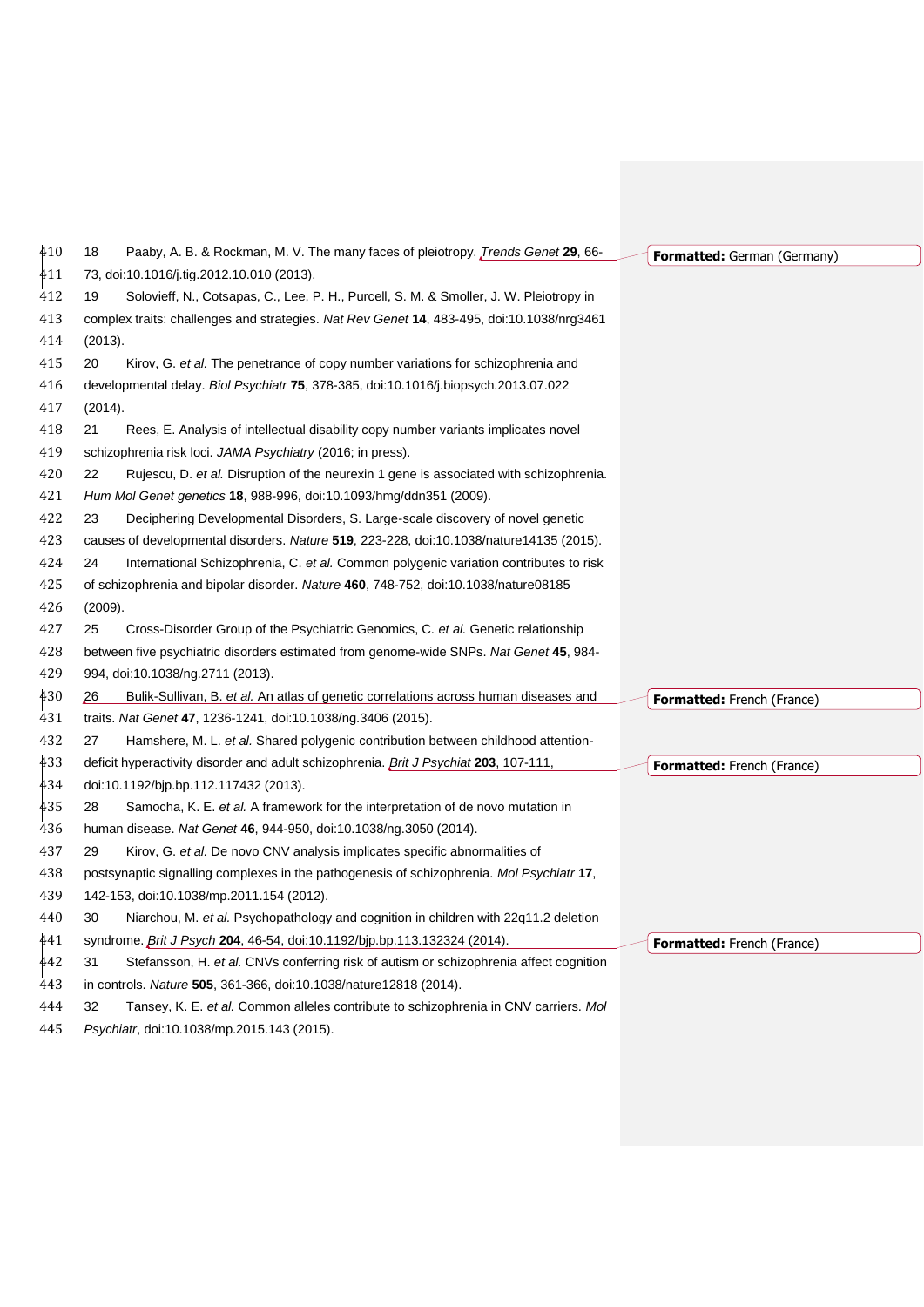| 446 | 33<br>Rees, E. et al. Evidence that duplications of 22q11.2 protect against schizophrenia.        |                             |
|-----|---------------------------------------------------------------------------------------------------|-----------------------------|
| 447 | Mol Psychiatr 19, 37-40, doi:10.1038/mp.2013.156 (2014).                                          |                             |
| 448 | Lee, S. et al. Optimal unified approach for rare-variant association testing with<br>34           |                             |
| 449 | application to small-sample case-control whole-exome sequencing studies. Am J Hum                 | Formatted: German (Germany) |
| 450 | Genet 91, 224-237, doi:10.1016/j.ajhg.2012.06.007 (2012).                                         |                             |
| 451 | 35<br>Ruderfer, D. M. et al. A family-based study of common polygenic variation and risk of       |                             |
| 452 | schizophrenia. Mol Psychiatr 16, 887-888, doi:10.1038/mp.2011.34 (2011).                          |                             |
| 453 | Hamshere, M. L. et al. Genome-wide significant associations in schizophrenia to<br>36             |                             |
| 454 | ITIH3/4, CACNA1C and SDCCAG8, and extensive replication of associations reported by               |                             |
| 455 | the Schizophrenia PGC. Mol Psychiatr 18, 708-712, doi:10.1038/mp.2012.67 (2013).                  |                             |
| 456 | Flint, J., Timpson, N. & Munafo, M. Assessing the utility of intermediate phenotypes<br>37        |                             |
| 457 | for genetic mapping of psychiatric disease. Trends Neurosci 37, 733-741,                          |                             |
| 458 | doi:10.1016/j.tins.2014.08.007 (2014).                                                            |                             |
| 459 | 38<br>Franke, B. et al. Genetic influences on schizophrenia and subcortical brain volumes:        |                             |
| 460 | large-scale proof of concept. Nat Neurosci, doi:10.1038/nn.4228 (2016).                           |                             |
| 461 | 39<br>Cuthbert, B. N. The RDoC framework: facilitating transition from ICD/DSM to                 |                             |
| 462 | dimensional approaches that integrate neuroscience and psychopathology. World Psychiatry          |                             |
| 463 | 13, 28-35, doi:10.1002/wps.20087 (2014).                                                          |                             |
| 464 | Costain, G. et al. Pathogenic rare copy number variants in community-based<br>40                  |                             |
| 465 | schizophrenia suggest a potential role for clinical mircoarrays. Hum Mol Genet 22, 4485-          |                             |
| 466 | 4501 doi: 10.1093/hmg/ddt297 (2013).                                                              |                             |
| 467 | Gershon, E. S. & Alliey-Rodriguez, N. New ethical issues for genetic counseling in<br>41          |                             |
| 468 | common mental disorders. Am J Psychiat 170, 968-976,                                              |                             |
| 469 | doi:10.1176/appi.ajp.2013.12121558 (2013).                                                        |                             |
| 470 | 42<br>Walters, J. T. R. & Owen, M. J. Endophenotypes in psychiatric genetics.                     |                             |
| 471 | MolPsychiatr 12, 886-890, doi:10.1038/sj.mp.4002068 (2007).                                       |                             |
| 472 | A <sub>3</sub><br>Kendler K. S. & Neale, M. C. Endophenotype: a conceptual analysis. MolPsychiatr | Formatted: German (Germany) |
| 473 | 15, 789-97, doi: 10.1038/mp.2010.8 (2010).                                                        |                             |
| 474 | Antilla, V. et al. Analysis of shared heritability in common disorders of the brain.<br>44.       |                             |
| 475 | Preprint at bioRxiv http://dx.doi.org/10.1101/048991 (2016).                                      |                             |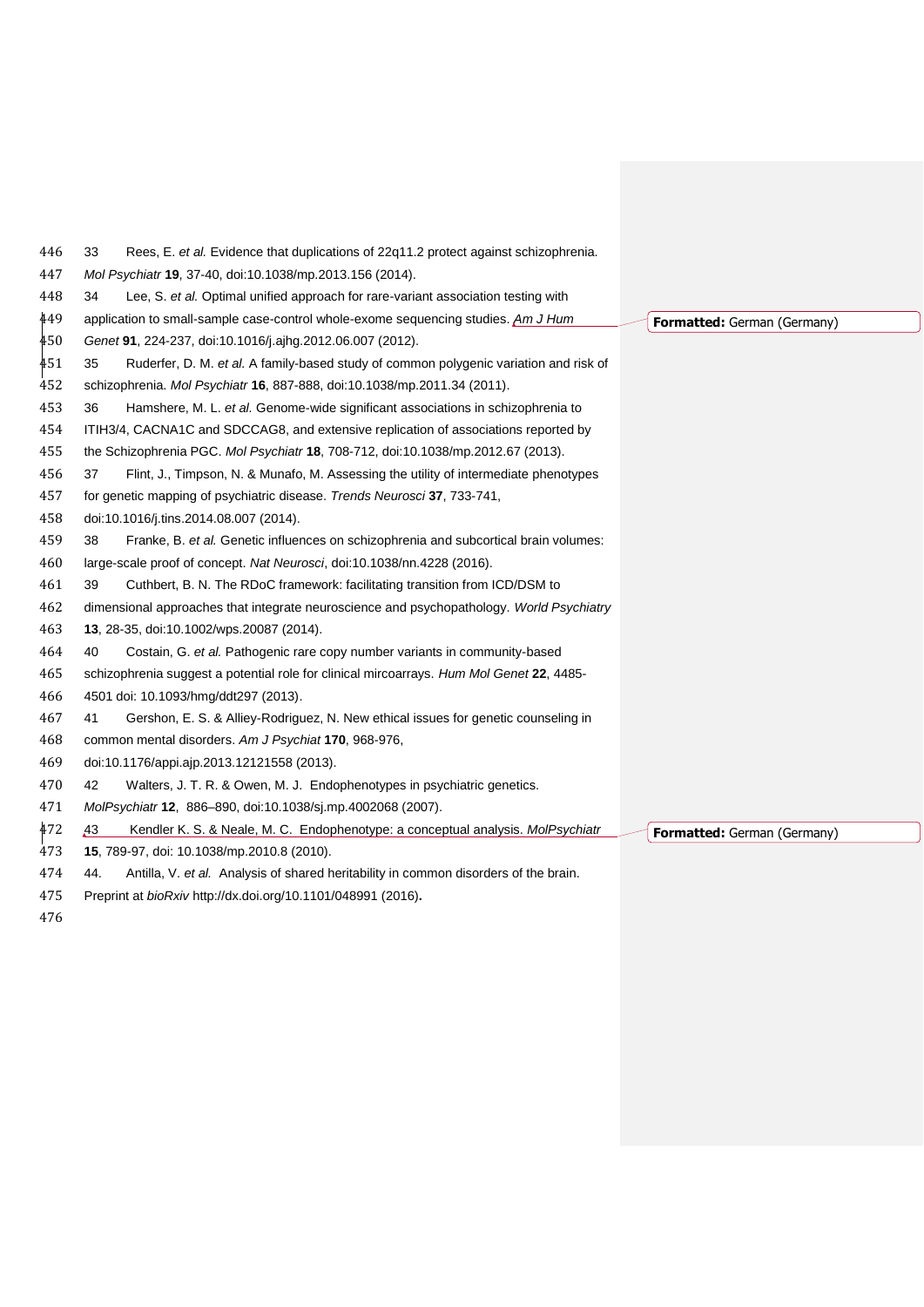Figure Legends

Figure 1. Types of pleiotropy**.** 

 Adjacent genes containing functional variants (FV; yellow circles) that together directly influence four distinct phenotypes (blue shapes). The three phenotypes directly influenced by FV<sub>1</sub> and FV<sub>2</sub> are examples of genic pleiotropy. The circle and pentagon phenotypes 483 influenced by  $FV_1$  are examples of allelic pleiotropy in which the same variant rather than just the same gene influences multiple phenotypes. FV<sub>1</sub> influences the triangle phenotype 485 but this is indirect and only occurs through the direct effects of  $FV_1$  on the circle phenotype. This is mediated pleiotropy. Alleles at FV<sub>2</sub> and FV<sub>3</sub> are correlated (through linkage disequilibrium; LD) with the same single nucleotide polymorphism (SNP) Accordingly, that SNP will be associated with both phenotypes that are caused by those functional variants. The SNP is depicted midpoint between the genes but be positioned anywhere within the region of LD, including within one of the genes. This is pseudo pleiotropy due to co- localization. This region is also prone to a deletion CNV which results in complete loss of function of both genes by virtue of which it is associated with all five phenotypes. In a literal sense, all of the blue phenotypes in this instance are now examples of allelic pleiotropy (being directly caused by the same CNV allele at a single locus). Figure 2. Relative CNV Frequencies.

 Relative frequencies for schizophrenia associated CNVs. Frequency is expressed as fold increase in each disorder relative to the estimated population frequency. Data are taken from<sup>21</sup> based on loci reported as schizophrenia associated<sup>12,21</sup>. CNVs are described by cytogenetic position or the named syndrome most strongly affiliated with the locus. The approximate lifetime population risk for SZ is approximately 1% and for ID/ASD combined 4%<sup>20</sup> . Abbreviations: SZ schizophrenia; ASD/ID autism spectrum disorder and ID intellectual disability combined. WBS Williams-Beuren Syndrome. PWS/AS. Prader-Willi Syndrome/Angelman Syndrome; VCFS Velo-cardio-facial syndrome; CNV copy number variant; del deletion; dup duplication. 

- Figure 3. Genetic correlation between schizophrenia and selected psychiatric disorders.
- 
- Psychiatric disorders showing significant evidence (P≤0.001) for overlaps between common
- variant contributions to schizophrenia and other psychiatric disorders. Overlaps are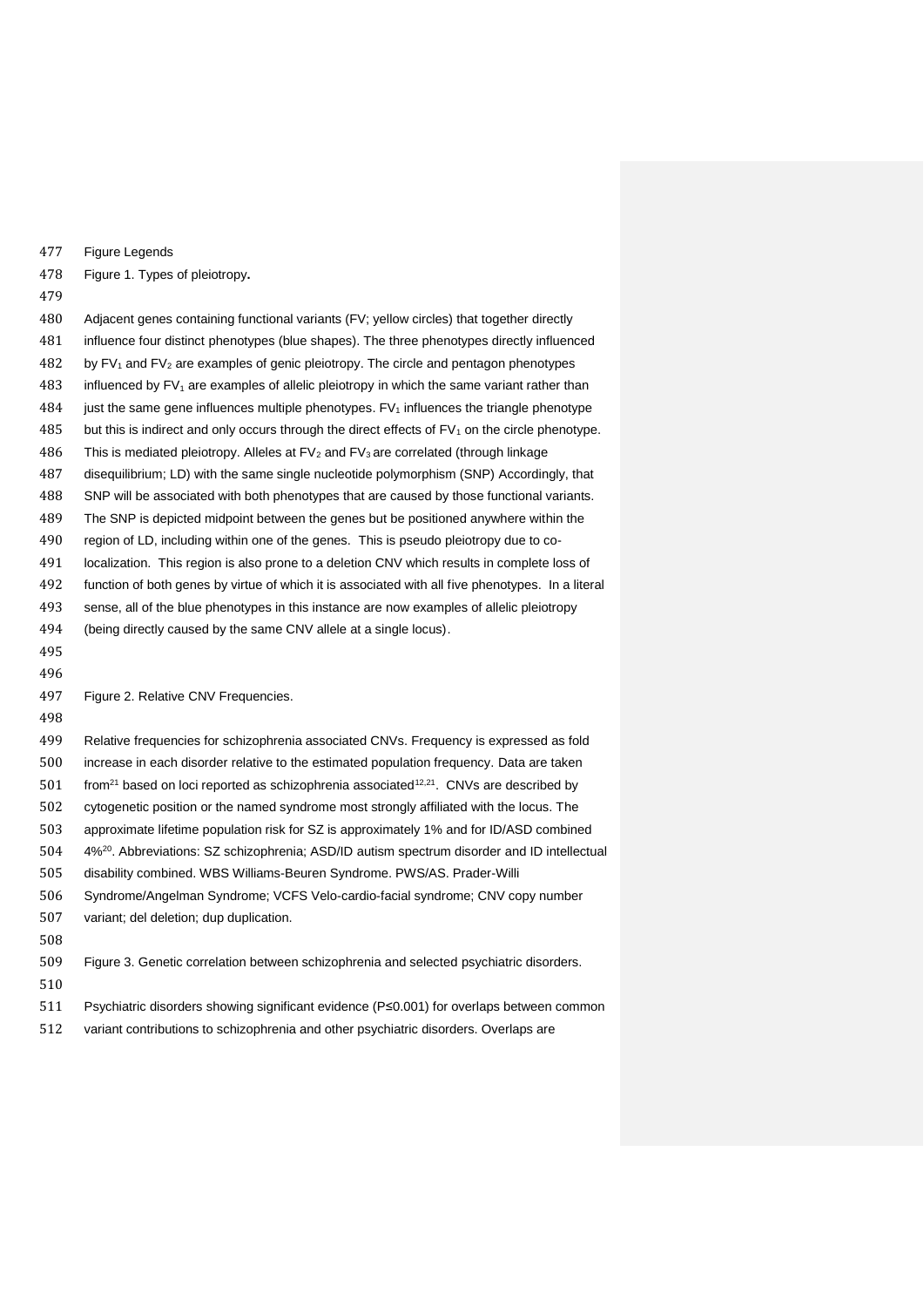- 513 expressed as correlation in heritability  $(r<sub>a</sub>)$  captured by SNPs. Data are from<sup>44</sup>. Abbreviations: ADHD Attention Deficit Hyperactivity Disorder; OCD Obsessive Compulsive Disorder.
- 

#### **Box 1: Patient Stratification**

 There is general agreement that we need new approaches to patient stratification in research if we are to better understand gene-phenotype relationships, accelerate understanding of aetiology and pathogenesis, and inform mechanistic studies and treatment trials. Generally speaking three ways in which we can move beyond the constraints of current diagnostic approaches have been proposed. Rather than being mutually exclusive, these can be thought of as targeting psychiatric disorders at different levels of conceptual, and aetiological complexity, from the molecular at one end to the function and behaviour of the whole human at the other. Models that attempt to capture this hierarchical complexity of 525 have been proposed and discussed in detail elsewhere<sup>3</sup>. 

 First, we can use clinical classifications that cut across or divide current diagnostic groups. These might be based upon the presence of absence of particular symptoms (e.g. hallucinations), syndromes (e.g. psychosis, depression) or other features such as course or outcome. This may aid the identification of risk factors and pathogenic mechanisms providing the strata map more closely onto these than do current diagnostic groupings. This approach also has the potential to help our understanding of the basis of heterogeneity. There is some evidence to support this type of approach, for example stratifying people with BD for the presence of psychotic symptoms predicts a higher burden of schizophrenia risk alleles, and, conversely, stratifying people with schizophrenia for presence of manic type 536 symptoms predicts a higher burden of bipolar risk alleles<sup>35,36</sup>. These preliminary findings suggest that, across disorders, sets of syndromes have some shared biological basis, and support a model where disorders, as manifest in individuals, may be viewed as the confluence of partly orthogonal symptom dimensions. 

 Second, stratification can be based on the presence of a particular aetiological factor (e.g. a rare high penetrance mutation, a particular environmental exposure) rather than clinical features. The assumption is that constraining the risk architecture will increase biological homogeneity, and allow researchers to focus on specific risk mechanisms and understand what factors lead to different outcomes, including resilience as well as risk. This type of approach also lends itself to complementary studies in cells and animals as well as humans. In psychiatry, this has yet to yield unqualified success, and, given evolutionary multi purposing of proteins, which may have different functions in different cells or cell compartments, even a single genetic variant might map onto different pathogenic